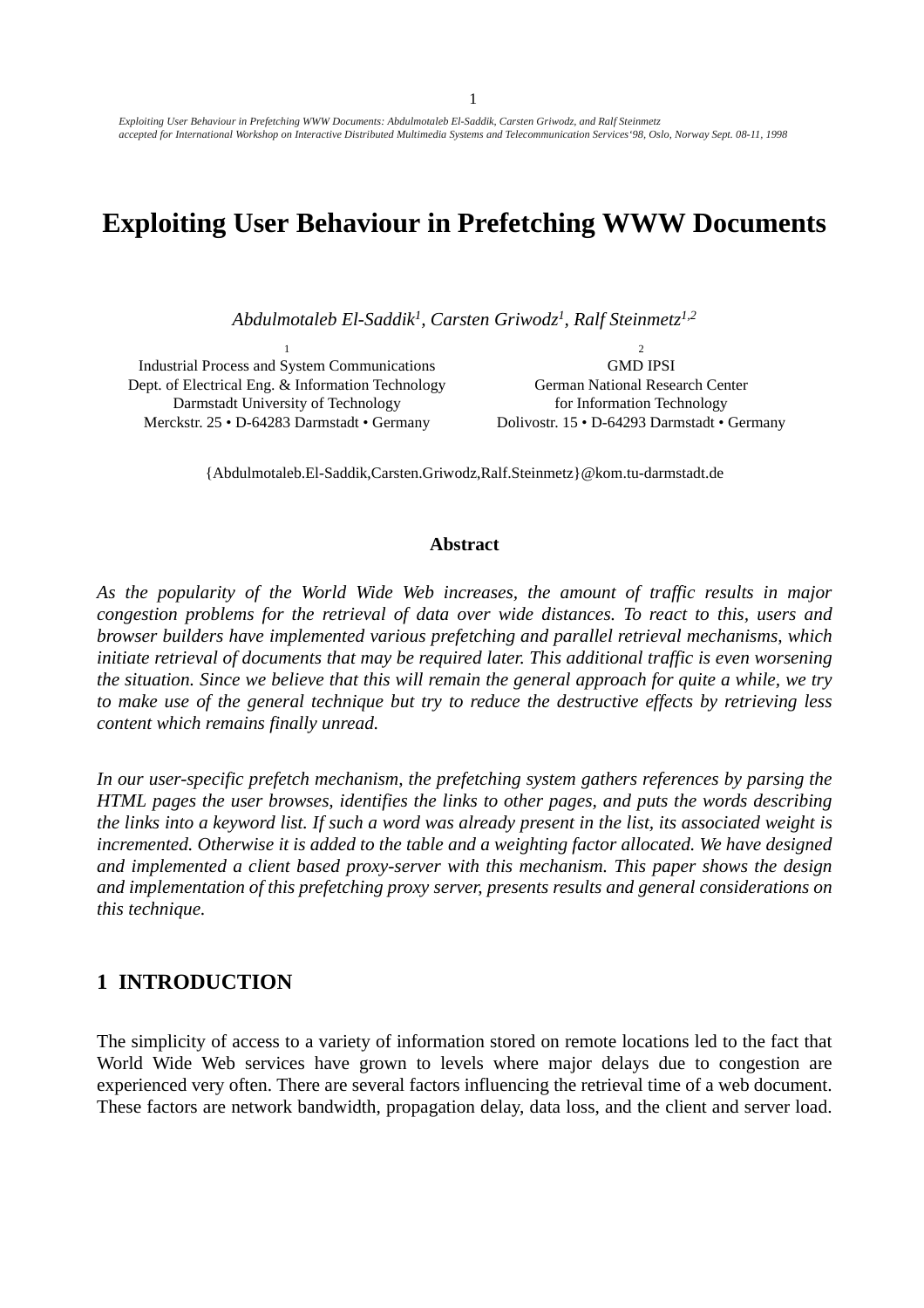*Exploiting User Behaviour in Prefetching WWW Documents: Abdulmotaleb El-Saddik, Carsten Griwodz, and Ralf Steinmetz accepted for International Workshop on Interactive Distributed Multimedia Systems and Telecommunication Services'98, Oslo, Norway Sept. 08-11, 1998*

Although several approaches have been implemented to reduce these delays, the problem still exists.

The latency of retrieval operations depends on the performance of servers and on the network latency. Servers may take a while to process a request or may refuse to accept it due to over-load. The network latency depends on the network congestion and the propagation delay. While the propagation delay is a constant component, which can not be reduced, the network bandwidth is steadily increased by the increase of networks' capacities and the installation of new networks.

The rest of the paper is organized as follows. Section 2 discusses related work. Section 3 describes our approach in designing a newer prefetch proxy. The description of the system architecture is followed by initial experiences in section 4, section 5 concludes the paper.

# **2 Related Work**

Various approaches to solve the problem of retrieval delays were presented in the past. Most of them deal with caching ([Abra][Chan][Mark96]). However, the effectiveness of caching to reduce the WWW latency is small. Several papers report that the hit-rate of the caching proxy server is under 50% ([Abra][Chan]). Actually, we observe that the hit-rate is constantly falling because the number of documents and the size of those documents grows faster than the typical proxy server.

An alternative approach to reduce delay experienced by the end user is prefetching. The majority of users browse the Web by following hyperlinks from one page to another with a general idea or topic in mind. While users read the downloaded page, there is a communication pause. Since there is a general topic that drives the user´s navigation, this time can be used to prefetch pages that are likely to be accessed as a follow up to the current page. Actually, prefetching does not reduce latency, it only exploits the time the user spends reading, and thereby theoretically decreases the experienced access time. Practically, the growing number of users of this technique destroys the effects by increasing considerably the overall amount of data transfers on the networks.

Prefetching has some problems and drawbacks. One of these problems is to decide or to predict what and when to prefetch. Another problem is the large amount of traffic. Both problems can be addressed by increasing the hit-rate of the prefetching mechanism. There is a long list of references considering prefetching of WWW pages. Each of these references deals with different situations and different mechanisms. In general we can consider the following strategies:

- Non statistical prefetching
- Servers' access statistics
- Users' personal preferences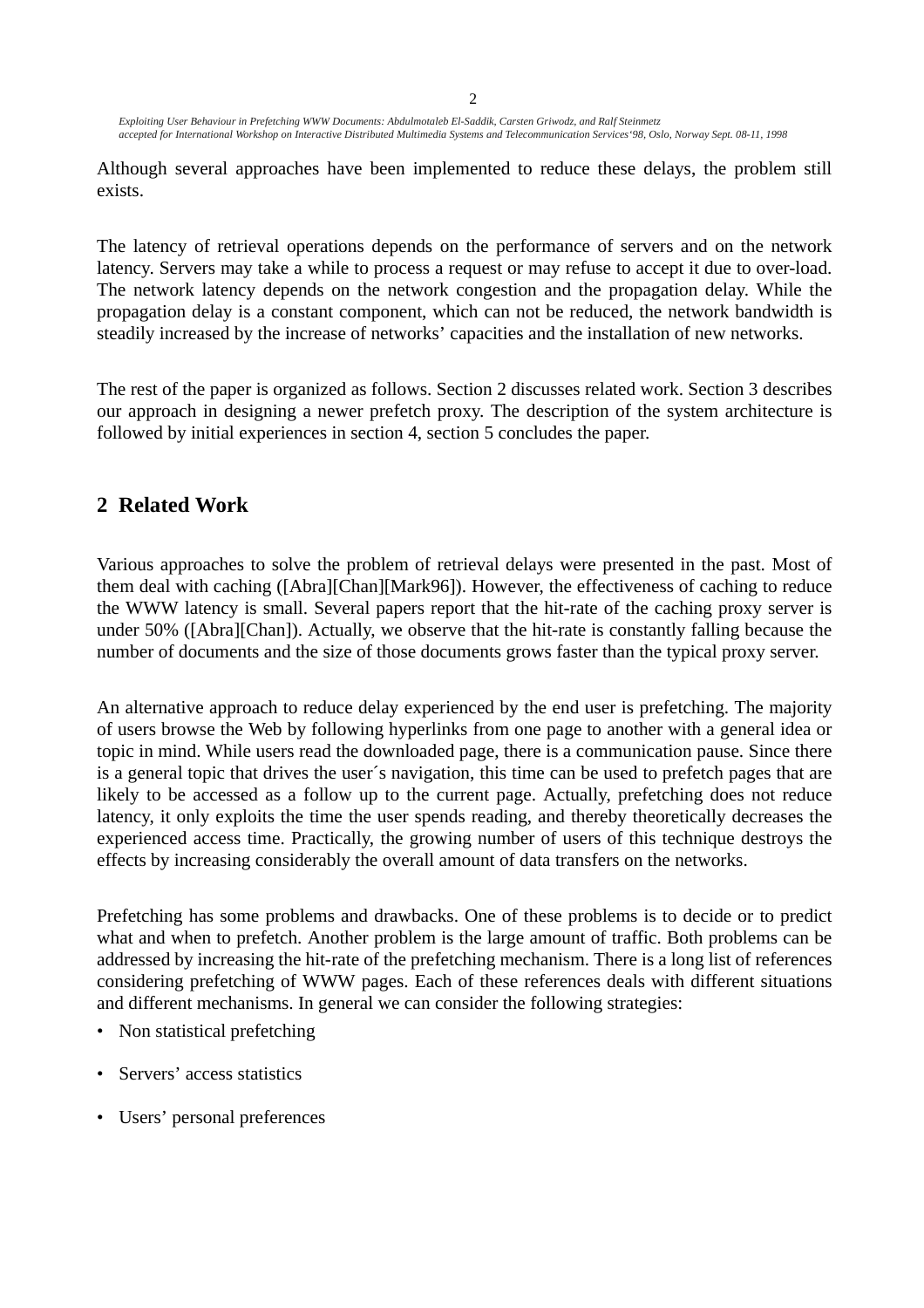*Exploiting User Behaviour in Prefetching WWW Documents: Abdulmotaleb El-Saddik, Carsten Griwodz, and Ralf Steinmetz accepted for International Workshop on Interactive Distributed Multimedia Systems and Telecommunication Services'98, Oslo, Norway Sept. 08-11, 1998*

Chinen ([Chin]) prefetches referenced pages. The prefetching system he suggested is to prefetch all the referenced pages of an HTML document at each request of the client. This scheme reduces the relative latency experienced by the user, but it suffers from the fact that there is no speculative prediction.

Server access statistics to prefetch WWW documents is investigated by Markatos ([Mark96]), Bestavros ([Best95]), Doi ([Doi96]), and Padmanhaban ([PaMo96]). Such a strategy is based on the observation of a client's access pattern. They exploit the fact that users do generally not access files at random. Although the access pattern of a user is not deterministic, the server can obtain a good idea of the files likely to be accessed next based on the currently accessed file. In order to achieve high hit-rates, a long observation time is required. It is difficult to react to new trends in user behaviour immediately using this scheme. Padmanhaban and Mogul ([PaMo96]) propose protocol modifications on both server and clients to keep state in the server.

The use of users' personal preferences is also a way to prefetch document in the WWW. This mechanism is implemented by Microsoft's Channel Bar ([Micr]) and Netscape's Netcaster ([Nets]), which enable (so-called) push delivery of information and off-line browsing. This technology enables users to subscribe to channels, which describe an interest profile for a user. When the user starts the browser, the prefetching mechanism that is built into the browser contacts the servers specified by the channel information and retrieves all appropriate information for offline browsing by the user. The user doesn't have to request or search manually for the information.

All of these approaches work with long-term constant interests of the users. No approach considers the appropriateness of prefetching for short-term interests of the user. We consider questions such as "where can I find information on MPEG-2 encoders?" or "how do I travel in Tibet?" short-term interests, which concern the user for some minutes up to a few days but are not worth the manual specification of a user-specific profile. Since we believe that all of these prefetching techniques are not specific enough to cover the short-term interests of a user, and thus, that too much unnecessary information is retrieved, we have designed an alternative approach to prefetching.

# **3 Design of a new Prefetching-Proxy Algorithm**

#### **3.1 Design considerations**

The user's browsing strategy can be determined by observing the user's earlier behaviour. Most user events are of the type "select hyperlink on current document" (52%) and "browser-backbutton" (41%) ([Pitk95]). For effective prefetching, a mechanism should take these events into account. In other words, many web sessions start with an idea of what to search. In general, the user detects very quickly whether a piece of information is interesting for him or not and decides to move on. Other browsing strategies are less relevant to prefetching. It is not useful to prefetch when the major user event is "goto URL". Users who demonstrate this kind of behaviour are just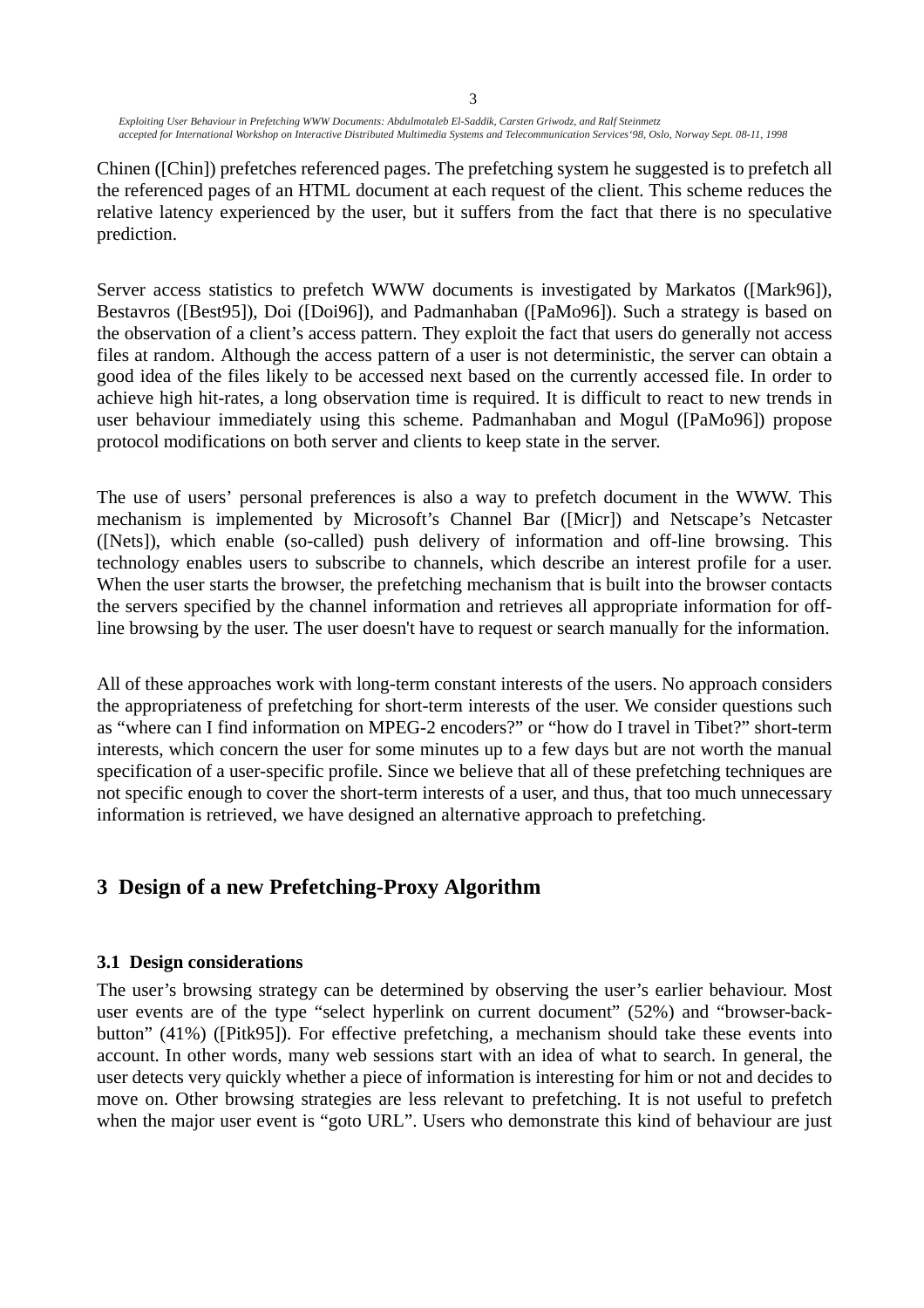surfing in unpredictable ways and find information randomly. However, this is rare and additionally, those users move on slowly because they don't look for specific topics but consume all input. Models which describe and determine the different browsing strategies are investigated in [CuJa97].

We believe that very specific interests are (in the mind of the user) expressed by a keyword or set of keywords; these keywords are also the basis of any search he performs, typically by starting with a typical search engine such as Alta Vista. For such a user behaviour, the prefetching of a subset of links is viable and we have implemented a mechanism to exploit it. Our idea is to make use of the Web technology as is and to implement a mechanism that can be used with all clients without replacing servers and protocols. Our mechanism differs from those which prefetch all pages referenced by the current page, by loading only those referenced pages which are predicted to be interesting to the user and thus, probably visited.

## **3.2 Structure of a Web page**

Usually a Web page is a simple text document with in-line images and references to other pages (links). In general, all web documents can be grouped into two categories with regard to the time at which the content of the page is determined.

The first category consists of *static* documents. The content of these is determined at creation time. Although some documents of the static category are generated dynamically by server processes, these contents are independent from user interaction and are presented in the same way whenever they are accessed. Typically, the content remains unchanged for a while, so this kind of document is very suitable for caching and prefetching.

The second category are *dynamic* documents. This group can be subdivided into a *fully dynamical* category and an *active* category. A dynamical document is created by a web server when the document is requested (e.g. CGI-scripts). Dynamic documents can not be cached or prefetched because the results of a request are entirely dependent on a specific situation. An active document includes a program that runs on the client machine, e.g. a Java applet, and which may communicate with one or more server processes. The client parts of active documents may be prefetched and cached, since they remain unchanged for longer periods and their download operation is similar to the download of a computer program.

#### **3.3 Description of the Prefetching Algorithm**

We have implemented a client side architecture that addresses the prefetching of static documents. Our approach includes criteria which are determined by observing the user behaviour. In our implementation the collection of the user-specific criteria is accomplished by a "clicked-wordlist". This list is the database in which the frequencies of words extracted from the selected anchors are collected (see figure 1). As soon as an HTML-document is retrieved by the proxy, the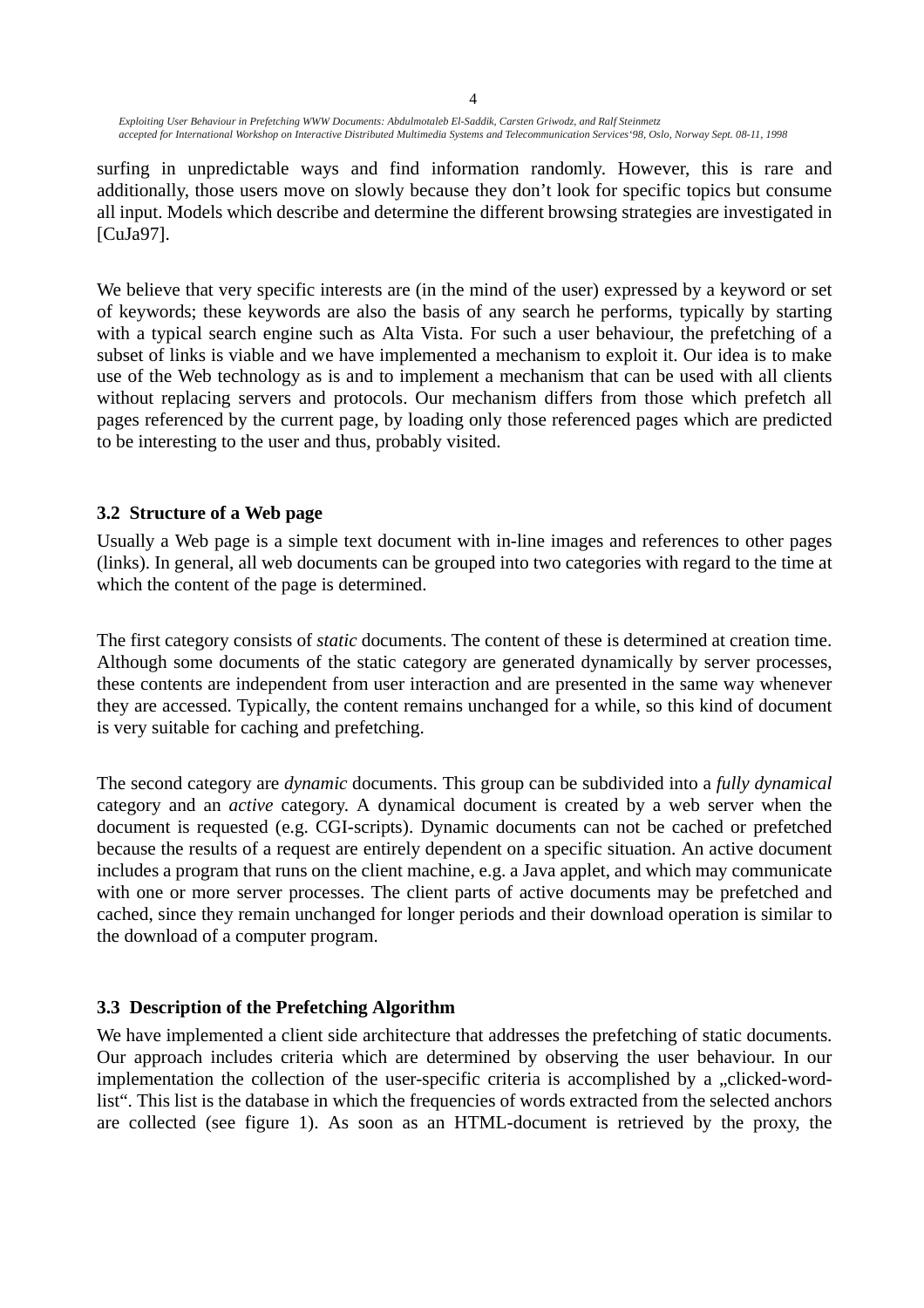prediction algorithm parses this document, builds a list of current links and anchor texts. The words in this list are compared to a user database of user-specific keywords. This database grows while the user is browsing. Each time a link is clicked, the words in the anchor text of the link are recorded in the database, respectively their counters are incremented. The database is kept for future sessions. The possibility of deleting this database is also given.



**Figure 1**: The predict module compares the anchor text with the user's clicked word list

The advantages of the mechanism are:

- Web latency is reduced: The system prefetches the predicted pages until all predicted pages are retrieved or until a new request is made by the user, whichever occurs first.
- The prefetching is not a recursive copying of all references on a page but only of the relevant documents.
- Using the user's preferences: The algorithm gathers the links by parsing the HTML document and by comparing the words in the anchor text with the user's database.
- abandon the use of statistics

The disadvantages of the mechanism are:

- Synonyms, and words that contain less than 4 lowercase letters are not taken into consideration: we have to add thesauri
- the large traffic that comes generally with prefetching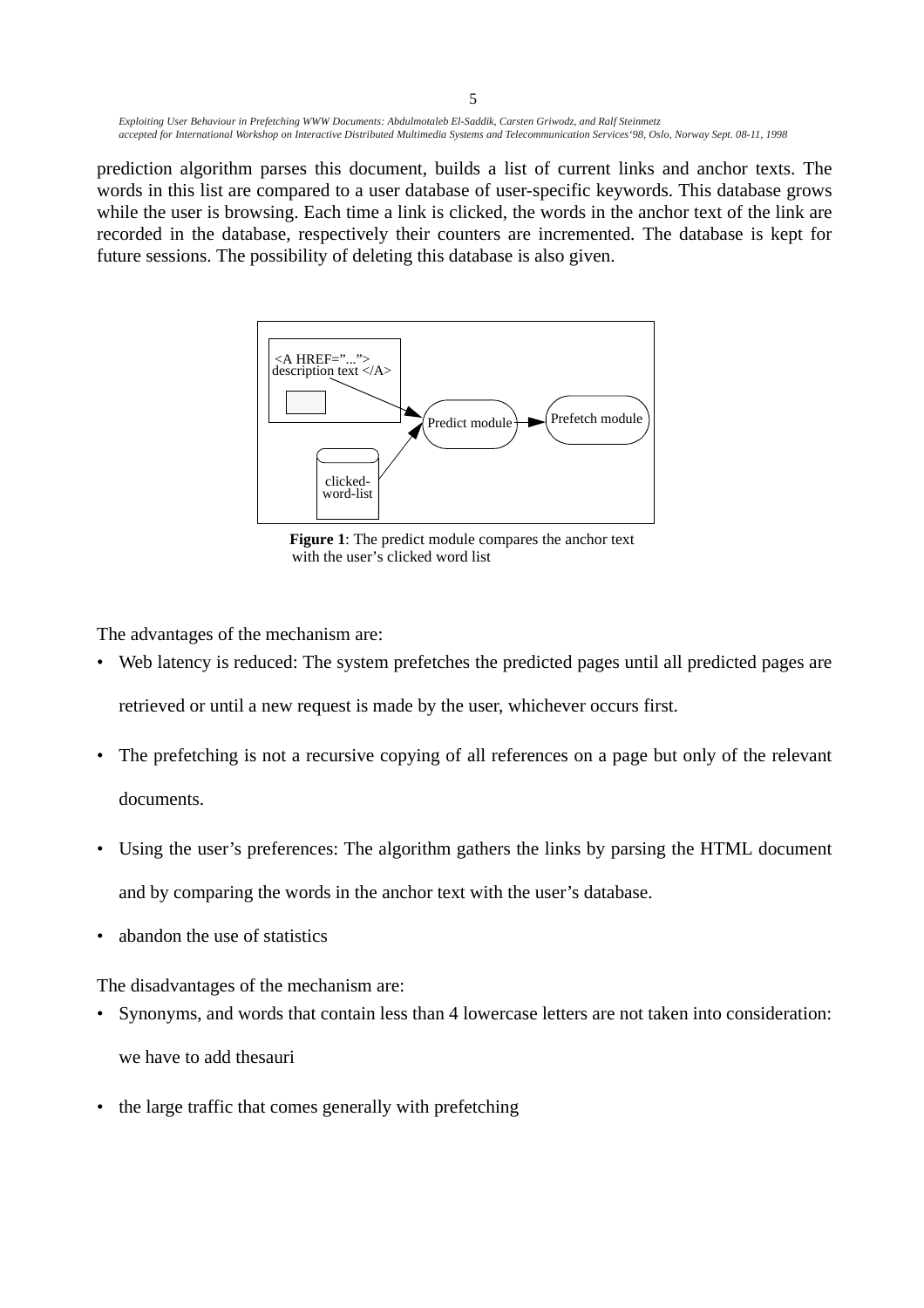## **3.4 Modules**

This section describes the module of the prefetching proxy server called MObile proxy helPER (MOPER). Figure 2 shows the system architecture of MOPER which consists of three modules: ClickedWord module, Predict module and Prefetch module.



**Figure 2**: System Architecture

## **ClickedWord module**

.

The main task of this module is to identify the anchor associated with a click, to extract the relevant words and to put them into a list with their associated URLs. In the current version of our implementation we consider only words which consists of more than three letters, except words in capital letters. In future implementations we will incorporate thesauri to decide which words are worth considering and which are not.

The requested HTML document is parsed on the fly. The list of all included URL and their anchor text are saved until the browser sends a new request. If the new requested URL matches one of the URLs in the list, the words of the anchor text are entered in a database. The words in the database reflect the user's preferences, which are used in the predictive algorithm. Every word entered in the list has an associated counter which will be incremented when the word occurs once again. We consider case insensitive words  $(Java = JAVA = java)$ 

| java 13       |
|---------------|
| multimedia 10 |
| computing 9   |
| prefetching 9 |
| caching 7     |
|               |

**Figure 3**: Excerpt from clicked-word-list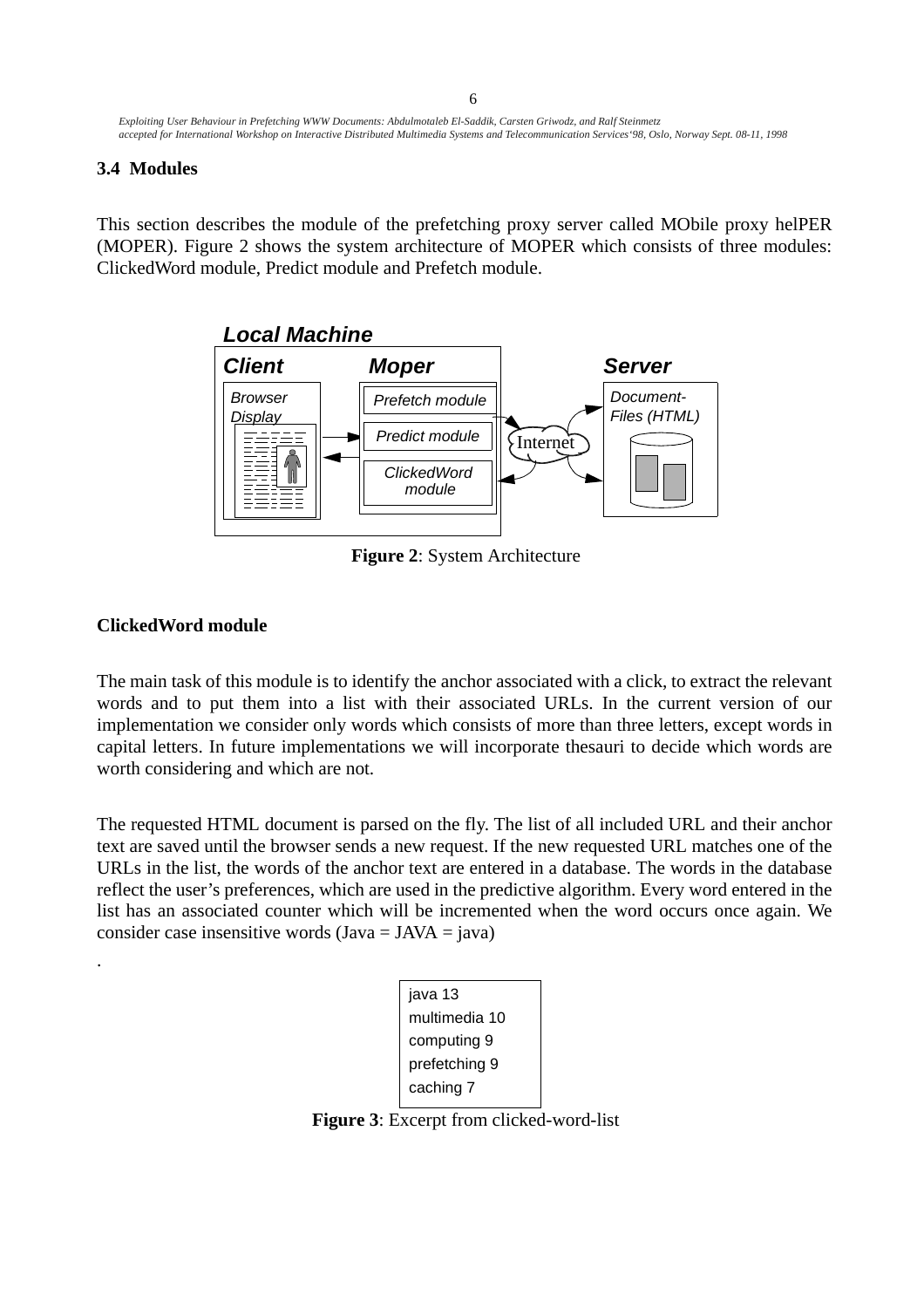#### **Prediction module**

This module compares the words in the clicked-word-list (Figure 3) with the words describing the links on the actual HTML page, starts the prediction algorithm, and sends the URLs to the prefetch module according to the correct order of their importance to the user. A prediction range is assigned to these URLs.

#### **Prefetch module**

The prefetch module preserves a list of URLs to load. URLs with a higher prediction range will be prefetched first. For more interactivity this module implements a stop method which enables the user to stop all on-line prefetching activities.

# **4 Implementation results**

Moper (MObile proxy helPER) is a WWW proxy server. Moper is installed on the local machine to support prefetching of web pages based on user preferences, thus reducing the waiting time of the user. Our application is a proxy server for the actual browser and poses as a browser for the remote server. We decided to implement our mechanism in Java ([Sun]) to overcome platform dependencies. We tested and evaluated our system on various platforms (Win 95, Win NT, Linux and Solaris).

To compare the efficiency of profile-dependent prefetching with the prefetching of all referenced pages, Moper is equipped with a couple of switches to make this decision. A small survey on educational web sites related to multimedia was made to inquire about relevant settings for these switches. We found that bigger cross-linking pages contain references (links) to 100 other pages and more, but we found only some pages with less than 7 links. The average number of links on the set of pages that were taken into account in our survey was 17.4. We consider it noteworthy that only 6.5% of these pages were greater than 15 kilobytes when the referenced images were not considered. Based on the results of the cross-linking survey, we chose to restrict the number of prefetched links per retrieved page to 15.

To compare our algorithm with unrestricted prefetching operations, we tested Moper in two different configurations. In the first one Moper made use of our approach and was configured to prefetch a maximum of 15 referenced pages if the words in the anchor text match the words in the clicked-word-list. The second configuration did not use the restriction and was set to prefetch any 15 referenced pages in the requested page, which reflects the approach taken by other prefetch mechanisms ([Doi96][Chin]).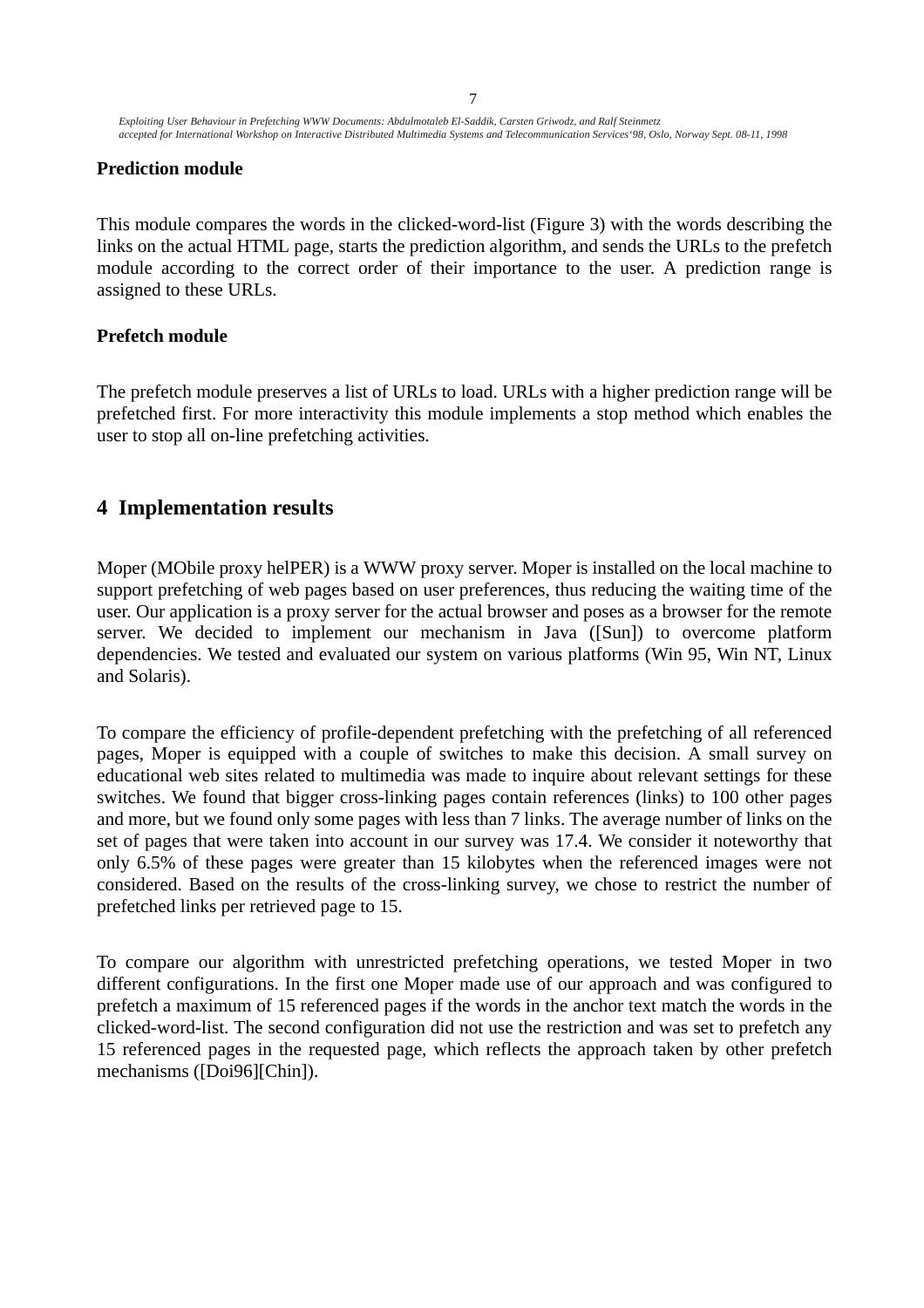Using these settings, we made a couple of sample web surfing sessions without taking the download delay per page into account (all pages were loaded completely before the next request was issued). This approach does not give us any indication of the speed increase or decrease of our approach in comparison with other prefetching approaches but instead, provides us with an indication of the better efficiency of our prefetching approach in terms of transmission overhead, as well as hit-rate comparisons between ours and the simpler approach.

We defined the induced traffic as the number of prefetched pages and the hit-rate as

Hit-rate  $=$ **Requests** Responses from prefetch-proxy

Figure 4(a) and Figure 5(a) present the results of various surfing sessions when our approach is used, Figure 4(b) and Figure 5(b) present the results of the typical approach. For each exemplary surfing sessions, a different general topic was chosen, ranging from technical issues such as Java programming to private interests such as travelling to South America.



As shown in Figure 4, both configurations make approximately the same hit-rate (60%). While the configuration according to our idea of the user's behaviour has a hit-rate of about 61.05%, the random prefetching 15 referenced pages in the requested page achieves a slightly better hit-rate of 63.86%. Obviously, our approach will never have a better hit-rate than the trivial approach, but the difference is marginal in the experiments.

The advantage of our mechanism concerning the reduction of unnecessary traffic in the network, however, is considerable. Figure 5 shows that the overhead induced by the general prefetching technique (Figure 5(b)) is 10.04 times the amount of data compared with the pages that are actually visited by the user, our approach (Figure 5(a)) reduces this overhead to 4.29 times the number of actually visited pages.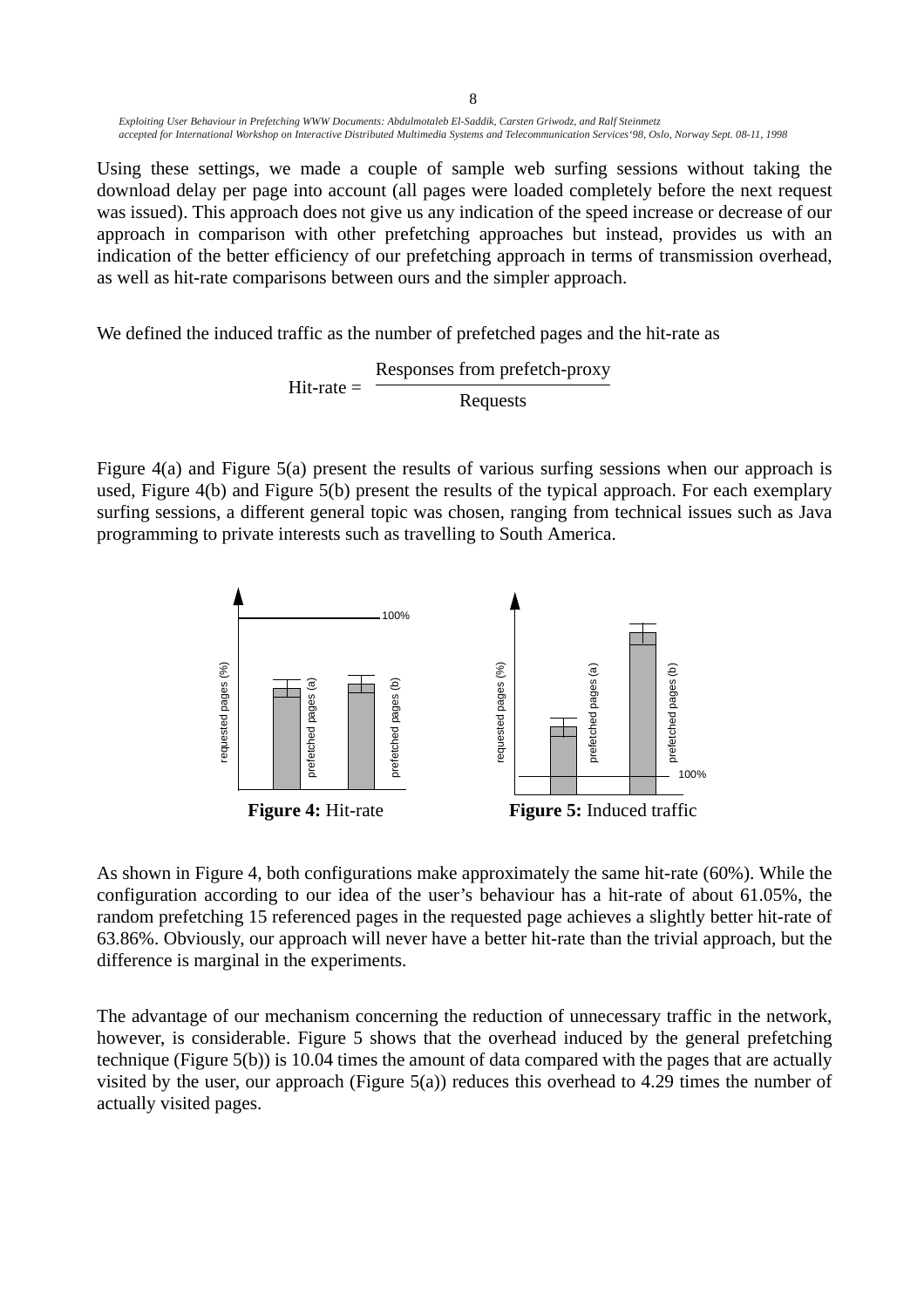# **5 Conclusion and Future work**

Prefetching is a speculative process. If the guess is wrong, a (high) price may have been paid by the community of Internet users at large for nothing. If the guess is correct, on the other hand, time is saved for the individual user. Prefetching is only sensible if the payment for the Internet connection depends on time, not on the amount of transferred data.

In this paper we have described a predictive prefetching mechanism for the World Wide Web to improve the access time without the extraneous penalty in network load that is typical for applications that prefetch speculatively. We consider that the links appropriate for prefetching come from the current user page. In our model the system guesses the next user request and prefetched those referenced pages, whose words in the anchor text are found in the user's clickedword-list. We found out that our model reduces the bandwidth used by other prefetch systems which prefetch all referenced pages by the factor 2.34 for browsing sessions aimed at a focused information search, and that the hit-rate is approximately still the same.

We are now in the process of incorporating thesauri inside our prefetch module to increase the hitrate, and to have better decision about words which may be entered in the user's database.

Another way of works in which we are interested is to use our proxy as a blocker, like per example, porno blocker, advertisements blocker or racism blocker. We do not need to know the IP-address or the domain name of servers related to the topic to be blocked, all we need is to define the words which should not be requested. The concept may even be extended to editing such links out of the presented pages.

## **6 Acknowledgments**

We thank testers and users of our system. We also thank our colleagues Cornelia Seeberg, Stephan Fischer and Michael Liepert for useful comments on this paper.

#### **References**

| [BeFF96] | T.Berners-Lee, R. Fiedling, and H.Frystyk. "Hypertext Transfer Protocol-HTTP/1.0", RFC<br>1945, May, 1996.                                                           |
|----------|----------------------------------------------------------------------------------------------------------------------------------------------------------------------|
| [Best95] | Azer Bestavros, Using Speculation to Reduce Server Load and Service Time on the WWW.<br>Technical Report TR-95-006, CS Dept., Boston University, 1995                |
| [CuJa97] | Carlos Cuncha, Carlos Jaccoud, Determining WWW User's Next Access and its Application<br>to prefetching, International Symposium on Computer and Communication, 1997 |
| [Doi96]  | Katsuo Doi, "WWW Access by Proactively Controlled Caching Proxy", Sharp Technical<br>Journal, No. 66, December 1996.                                                 |